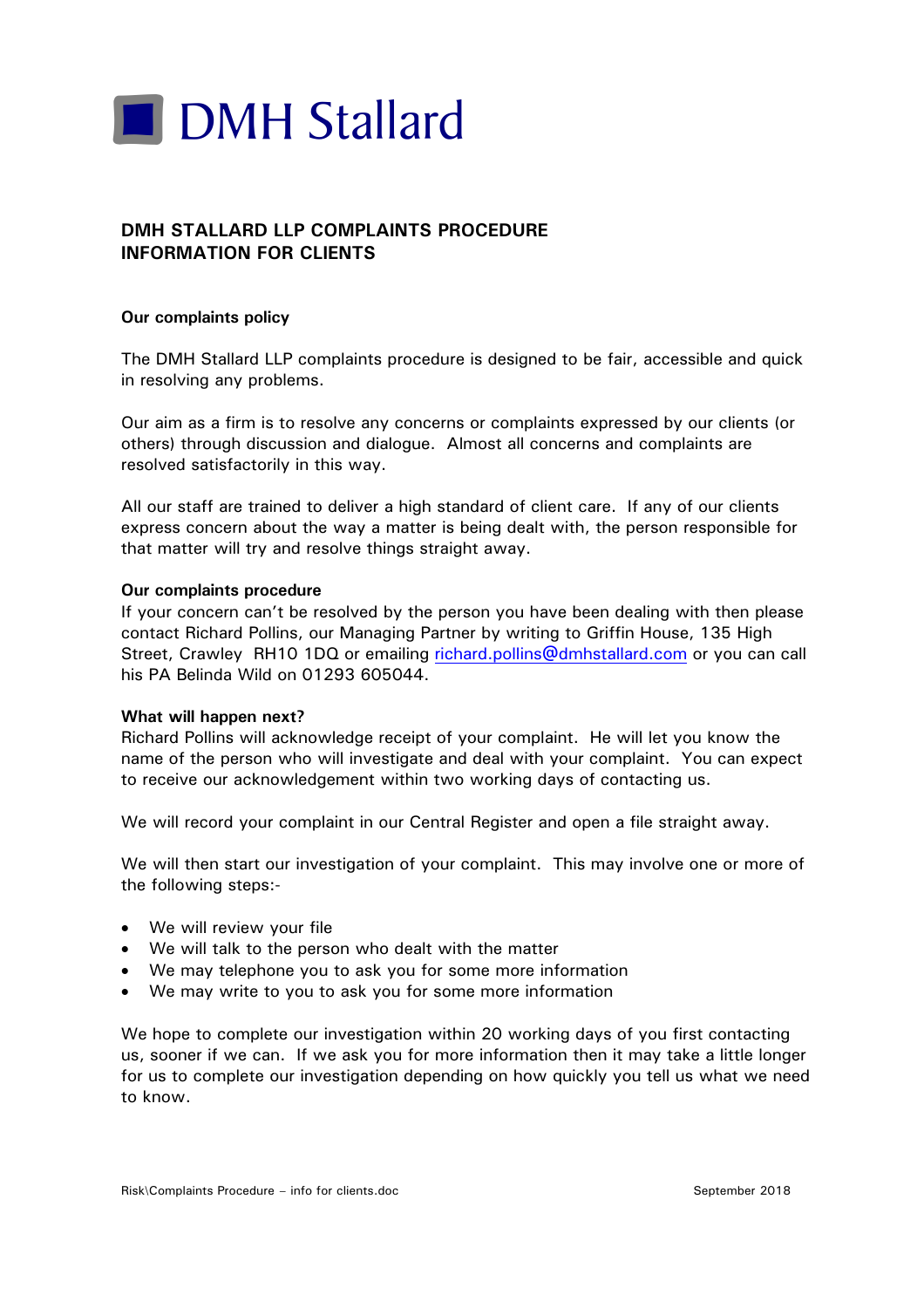

When our investigation is completed we will write to you to let you know the outcome. We will often invite you to talk to us about the matter on the phone or at a meeting so if you have any further questions or concerns these can be answered.

We hope by this stage your complaint will have been resolved but if you are still not satisfied you can contact us again and we will then arrange to review our decision with you.

We hope to resolve most complaints within 28 days of you contacting us. If this has not been possible then Richard Pollins will review your complaint or ask another senior member of the firm to do so. This would normally take about two weeks when we would contact you again to let you know the outcome of our review.

We will do our very best to resolve your complaint using this procedure, including any complaints that you may have about our bills. In the unlikely event that we are not able to do so to your satisfaction then we will write to you confirming our final position on your complaint and explain our reasons.

If we are unable to resolve your complaint under our internal complaints process you have the right to refer your complaint to the Legal Ombudsman. If you want to know more about this service the website can be found at www.legalombudsman.org.uk, or you can contact the Ombudsman by email: enquiries@legalombudsman.org.uk, by phone 0300 555 0333 (calls are charged at a local rate and will be recorded) or from overseas, call +44 121 245 3050 (for the minicom call 0300 555 1777), or you can write to Legal Ombudsman, PO Box 6806, Wolverhampton WV1 9WJ.

You must give the firm the opportunity to resolve your complaint before the Ombudsman can get involved, and it is helpful if you raise any concerns you have as soon as possible.

After you have complained to us the Legal Ombudsman will expect us to resolve the complaint within eight weeks. After this if we have still not been able to resolve your complaint to your satisfaction, you can involve the Legal Ombudsman.

The time limits for the Legal Ombudsman considering a complaint are with effect from 1 February 2013:

- six years from the date of act/omission, or
- three years from when you should have known about the complaint.

However, the Legal Ombudsman will **not** accept complaints where the act or date of awareness were **before 6 October 2010**.

The time limit for a client to complain to the Legal Ombudsman remains **six months** from the end of our complaints process if at that time we give you